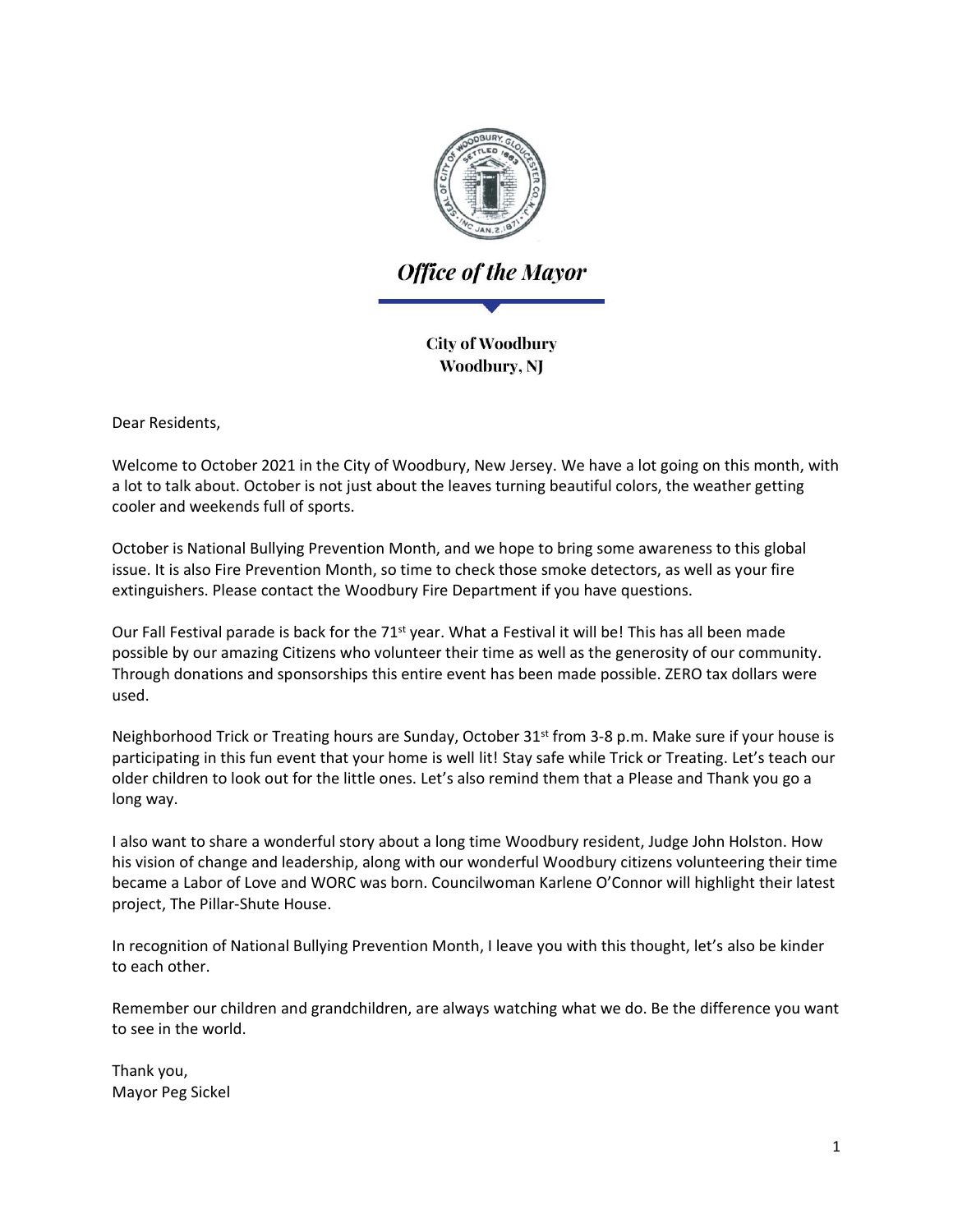

October is National Bullying Prevention Month – a campaign to unite communities nationwide to educate and raise awareness of bullying prevention.

This topic holds special significance to me, personally. I have always had "zero tolerance" for bullying behavior.

The dictionary defines bullying as *"seeking to harm, intimidate or coerce (someone perceived as vulnerable).*

Slavery in the United States, as well as around the world was a prime example of bullying behavior because it violated the rights of men and women as individuals and denied them their freedom.

When a lot of us grew up bullying was often minimized as a rite of passage and, sadly, many adhered to the adage that it would 'toughen you up."

Only in the past decade has bullying behavior been getting the national exposure and condemnation that it deserves.

In 2014, the Centers for Disease Control and Department of Education released the first federal definition of bullying that includes three core elements:

- Unwanted aggressive behavior
- Observed or perceived power imbalance
- Repetition or high likelihood of repetition of bullying behavior

www.stopbullying.com

My passion to stop bullying's harmful behavior and to empower those who are victimized has led me to become an executive board member of **FIFTY SHADES OF PURPLE**, an organization whose mission is to support children *and* adults who have been affected by bullying.

We accomplish this through programs and resources and by working alongside community-based organizations with anti-bullying initiatives or campaigns. Our motto is, *"[everybody deserves to feel](http://www.fspagainstbullying.org/)  [safe](http://www.fspagainstbullying.org/)."*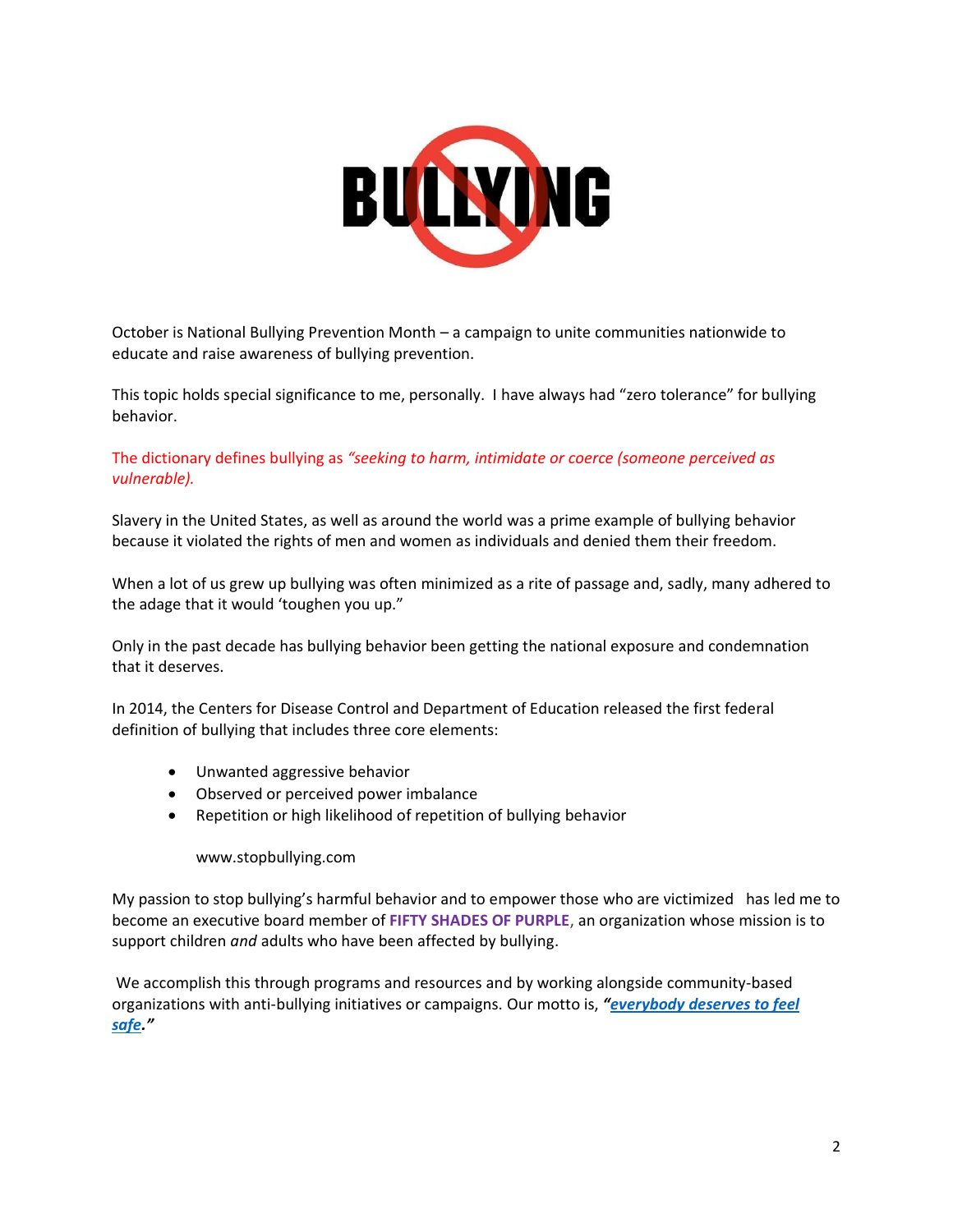Often the 'bully" has been victimized, themselves, as a child. This could have started in the home or manifested itself in school or the workplace.

Studies have shown that the effects of bullying can lead into adulthood and its long- term effects can even end in suicide.

THE NEED FOR BULLYING PREVENTION IS OF CRITICAL IMPORTANCE - especially in our youth and its message must be reinforced in the schools.

As Frederick Douglass pointed out, *"It is easier to build strong children than to fix broken men."*

Bullying is not confined to the young. Workplace bullying and discrimination are causes for concern as [well](http://www.fspagainstbullying.org/).

After the 9/11 terrorist attacks rocked our nation to the core, a well broadcast statement from the Department of Homeland Security made us all stakeholders in our national security.

#### "*IF YOU SEE SOMETHING, SAY SOMETHING."*

I believe there is wisdom in that statement that we can apply to bullying prevention.

Each one of us can, at any moment, be a part of a solution – or resolution – to someone experiencing unfair targeting or injustice.

BE KIND.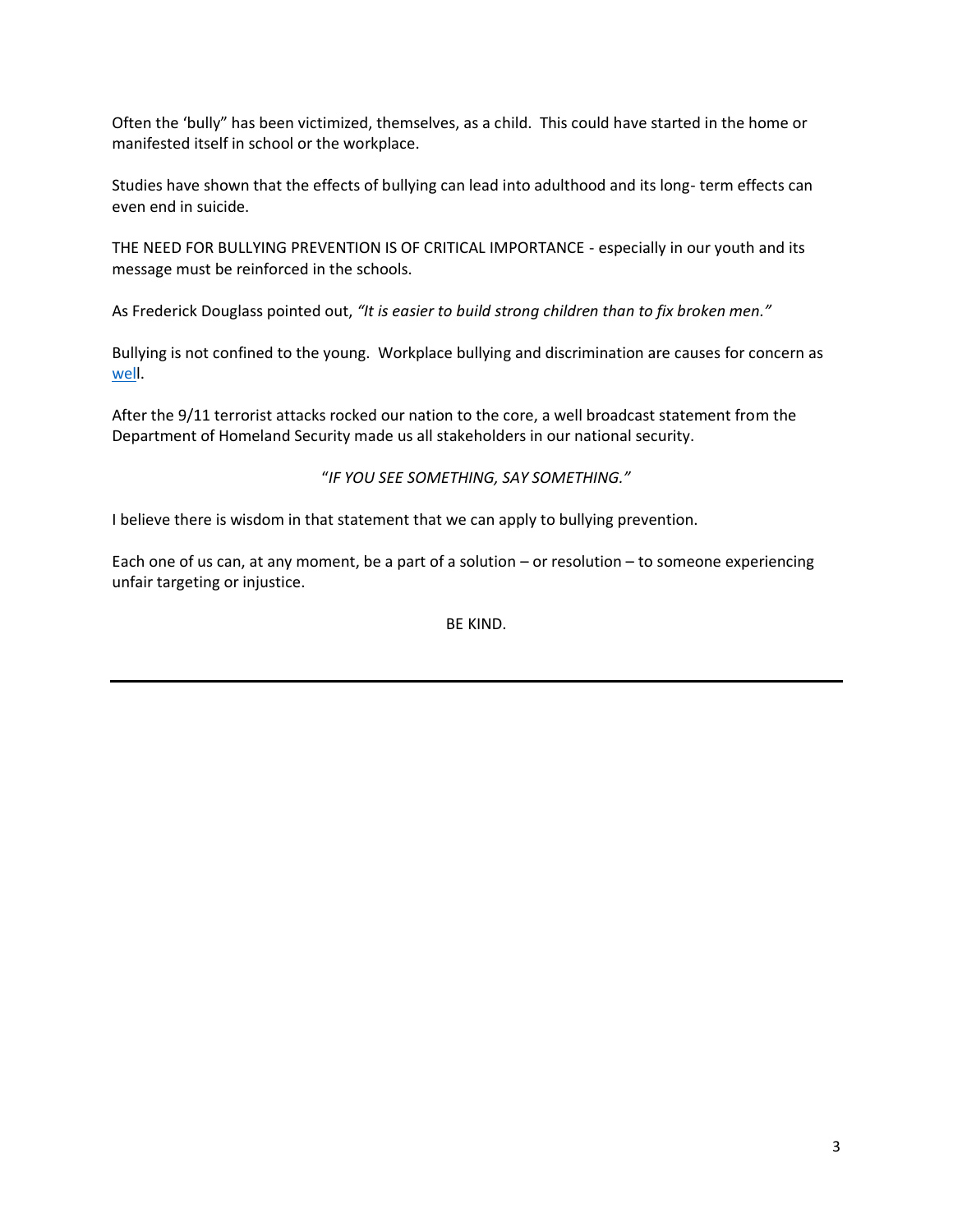## *October is: FIRE PREVENTION MONTH*



The Woodbury Fire Department Aims to Educate Children on how to SAFELY escape a home fire.

Fire Department representatives will be making appearances (see schedule below) at area schools in October to educate students with fire safety tips. They will be bringing with them the fire departments Truck Engine #511 as well as the Gloucester County Arson K-9 dog. The Dog will do a presentation of how he sniffs out fires and the Firefighters will be educating students about the Engines equipment. Please see school dates below.

The Firefighters will be bringing the Fire Truck at 9 am on the following dates and locations;

October 5, Evergreen Avenue Elementary School October 12, Woodbury Child Development Center October 14, Walnut Street Elementary School

October 15, Holy Angels Catholic School

October 26, West End Memorial Elementary School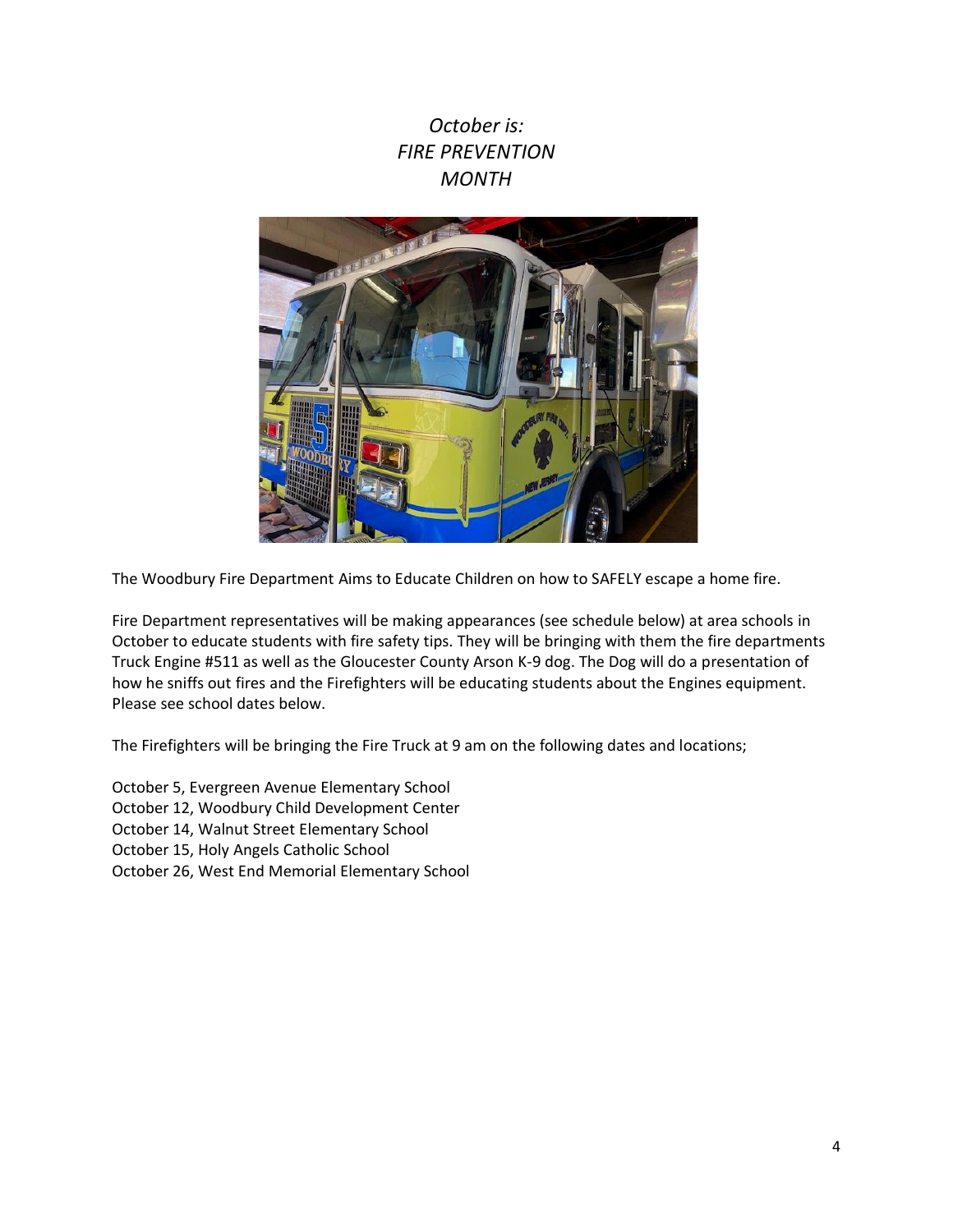### Woodbury Voice! -





The latest episode of local coverage podcast Woodbury Voice! highlights the premier Mexican restaurant in Woodbury – El Manantial. Host Jared Hunter sits down with Yasmin Velazquez, owner, to talk about everything from the menu and karaoke Fridays to the beautiful meaning of the name of the restaurant and everything in between!

As we reach the peak of Hispanic Heritage Month it's important now more than ever to highlight the wonderful diversity of our city and especially our Latino community. The rich history, heritage, and culture of these diverse communities is part of what makes our great city so great!

You can listen to this episode, and all of the other episodes of the podcast, at [online](/Users/cassidyswanson/Downloads/anchor.fm/woodburyvoice) or on Spotify, Apple Podcast, Google podcast and anywhere else you normally listen. Just search "Woodbury Voice!" and starting listening – enjoy!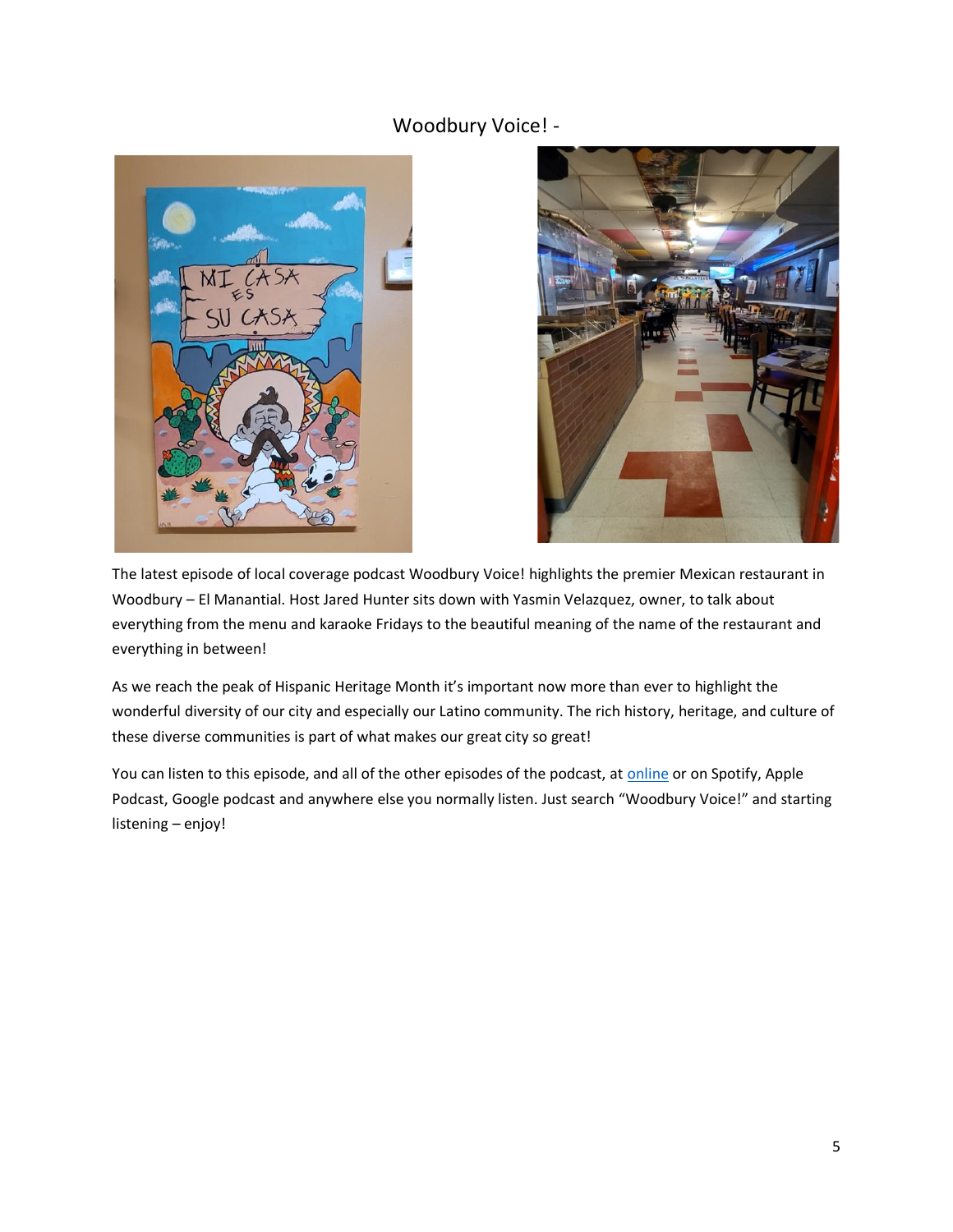

October 9th, 2021 @ 5:30 PM (Rain Date October  $16<sup>th</sup>$ )

The best way to celebrate Fall is …. with a festival and parade!!!

Parade organizers have a robust event planned for **Woodbury's 71st Fall Festival and Parade on October 9 th**…there will be over 50 table vendors that include plenty of shopping possibilities ranging from candles, clothing, gifts, jewelry, bags, treats and photos.

\*Seven 'kid entrepreneurs" from Woodbury's local PTAH Initiative will be selling their products at their table displays…. support their business ingenuity!

\* Local Woodbury organizations will be providing information on their programs, including the Woodbury Green Team and the YMCA!

\* ACTIVITIES FOR CHILDREN: pumpkin painting, face painting, Spiderman and Comicon characters and additional children's games will be available at Lot 323 from 1 pm – 5 pm.

\*FOOD!!! There will be plenty of food options available from the four food trucks that will be on hand: including Soul Food and BBQ! Of course, fair favorites will be available for purchase - cotton candy, funnel cake, pretzels, water, and Gatorade.

\* LOCAL RESTAURANTS will be open for business! Stop by your favorites such as El Manantial, Father & Sons Pizza, Crown Chicken & Gyro and China House Restaurant.

\* ENJOY THE ENTERTAINMENT! DJ Mike Brown will be on hand spinning tunes as well as some amazing live entertainment. Instagram sensation Kid Rapper," Lil Ms. Royal", winner of The Kids Choice Awards, International Concert Pianist Yidi Ding, who moved to Woodbury from Shanghai at the age of 9, to further his education at The Internationally acclaimed Curtis School of Music in Philadelphia. Then to finish things off and get everyone ready for our fabulous parade, The "Drag Queen Mafia Show', with our very own Brittany Lynn. The Drag Queen Mafia is the only LGBTQIA group to perform in the Philadelphia Mummers Parade on New Year's Day!

\* WOODBURY FUN RUN! Sponsored by the Woodbury Road Runners will include a kid's dash (1 mile long!) which will start at 4:15 p.m. The regular race begins at 4:45 p.m.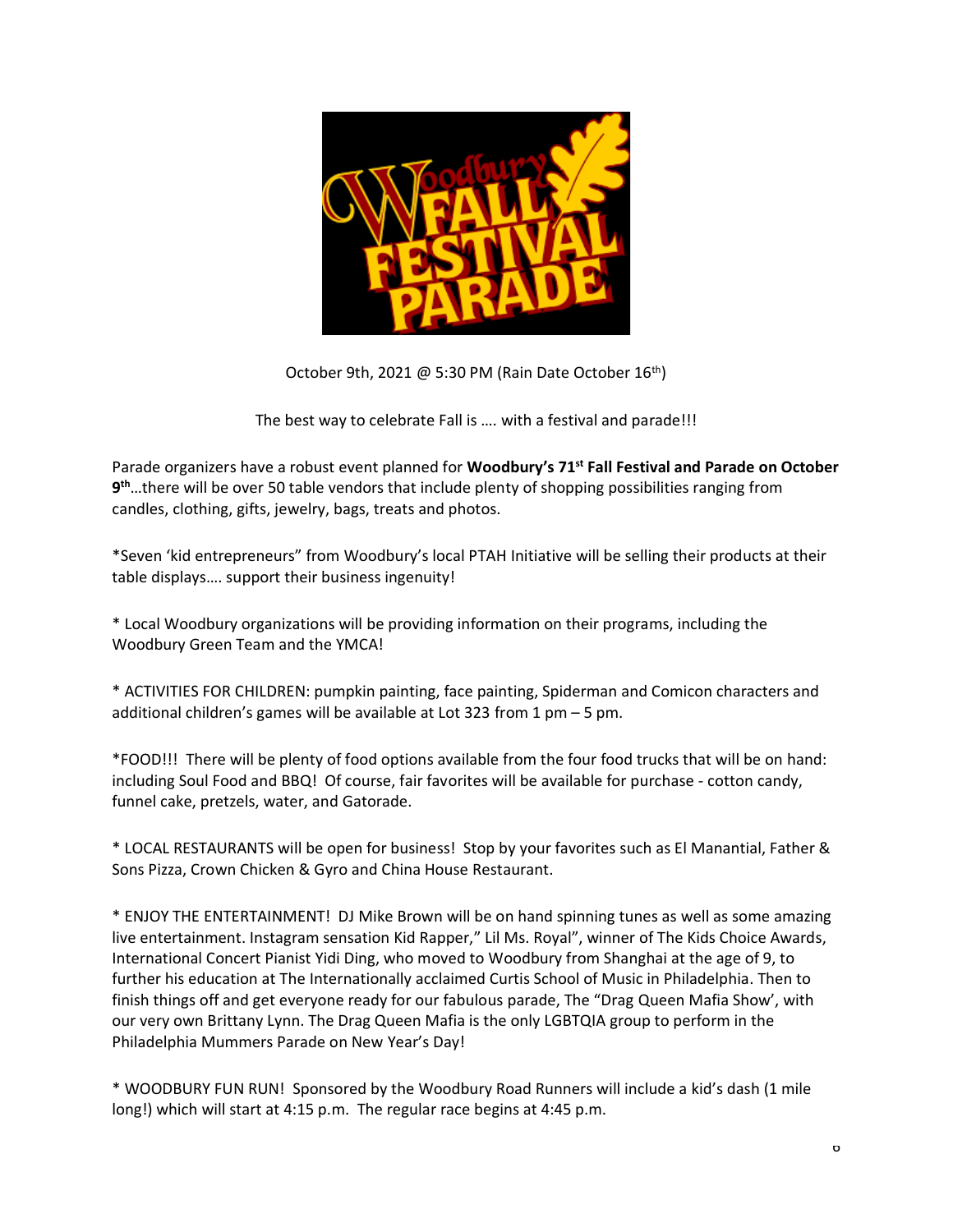\* WOODBURY STRONG! There are 55 participating groups, with over 600 people expected to participate in the parade!

\* Inspira and Zallie's Shop Rite of West Deptford are the Platinum Co-sponsors, along with many other Woodbury businesses supporting bands, audio, decorations, food as well as other needs for the Fall Festival Parade. This event is 100 % funded by Donations and Sponsorships, NOT Tax Dollars!

\* The event will be livestreamed on the Woodbury Herd YouTube channel by students from Woodbury High School, guided by their teacher Mr. Vince Doud

\*It will also be videotaped by GCIT and produced for TV viewing on a local station a few days after the event.

### MARK YOUR CALENDERS! JOIN THE FUN!

#### **The parade begins at Carpenter Street and ends at Red Bank Avenue**

**This event is fully funded by donations and sponsorships.**

**Parade organizers announced this year's Grand Marshall – Joy Love.**



*A long-time Woodbury resident, Joy Love opened Luv N Joy Daycare, 25 years ago, "to give back to her community and provide a safe, nurturing, and loving environment for the children and families that stepped through her door. "*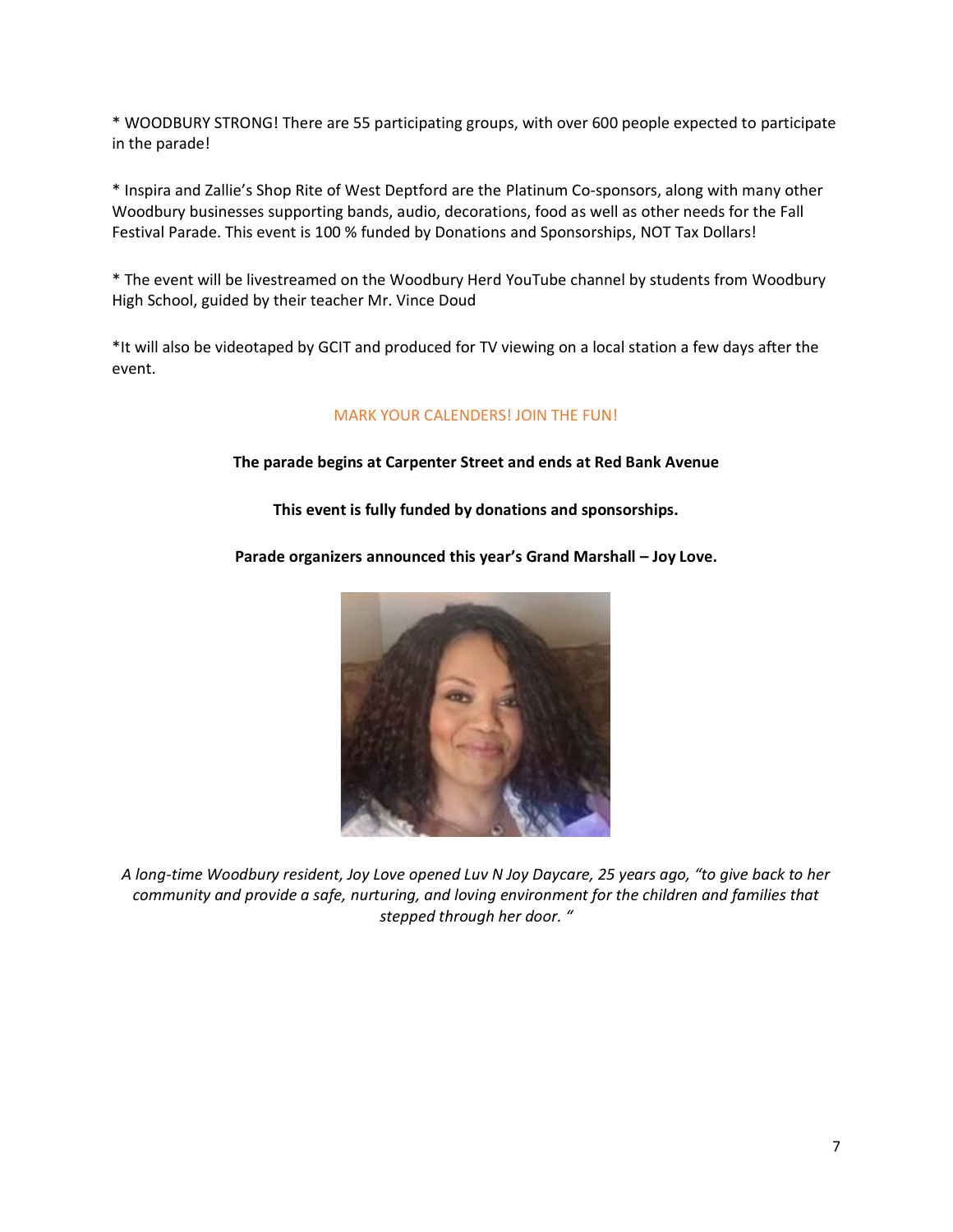# **Happy Halloween!**



Main Street Woodbury is hosting Trick or Treat on Broad, Friday October 29. Our Broad Street merchants will be passing out candy to children in costume from 3pm-5pm while supplies last. Participating businesses will be announced soon, and you can view the list o[n Facebook.](https://www.facebook.com/events/253167560046398?ref=newsfeed)

If your Woodbury business would like to participate please let us know by emailing info@mainstreetwoodbury.org. There is no cost to participate, however businesses must supply their own candy.



Main Street Woodbury is also hosting Ghost Tours on Friday, October 29, starting at 4 pm. Get set for Halloween with Spooky Walking Tours throughout Historic Woodbury! Tickets available soon. Additional information is available on their website and [Facebook.](https://www.facebook.com/events/1007887766448404?ref=newsfeed)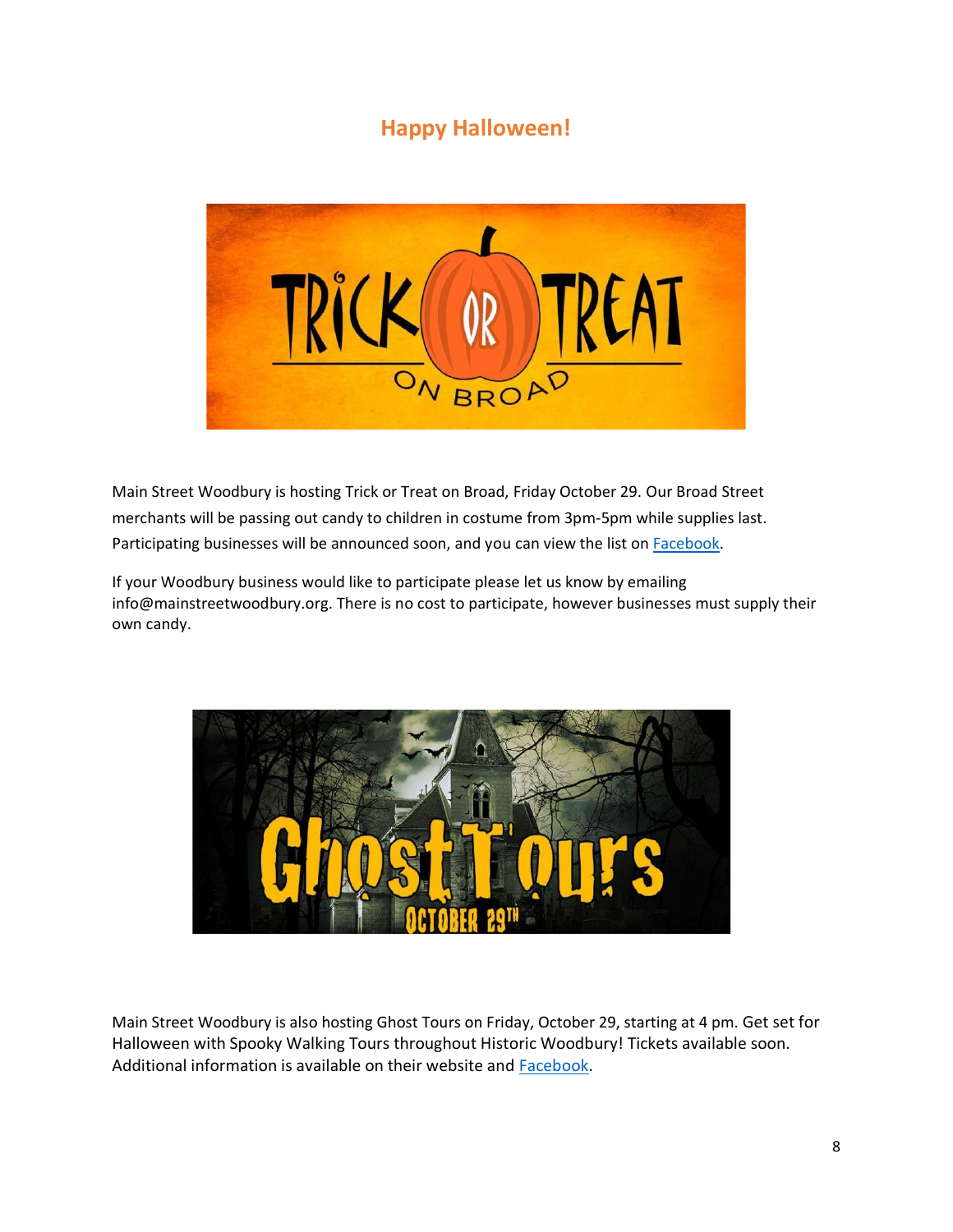

All area children are welcome to enjoy some Halloween treats, compliments of the Woodbury Soccer Team's 'TRUNK OR TREAT" event; Saturday, October 30<sup>th</sup> from 4p.m. - 6 p.m. at 430 Tacoma Blvd., Deptford, N.J. 08096

Interested in getting your child involved in the spring soccer season? A registration table will be setup for new registrants!



Neighborhood Trick or Treating hours are Sunday, October 31<sup>st</sup> from 3-8 p.m.

Make sure if your house is participating in this fun event that your home is well lit!

Happy Halloween!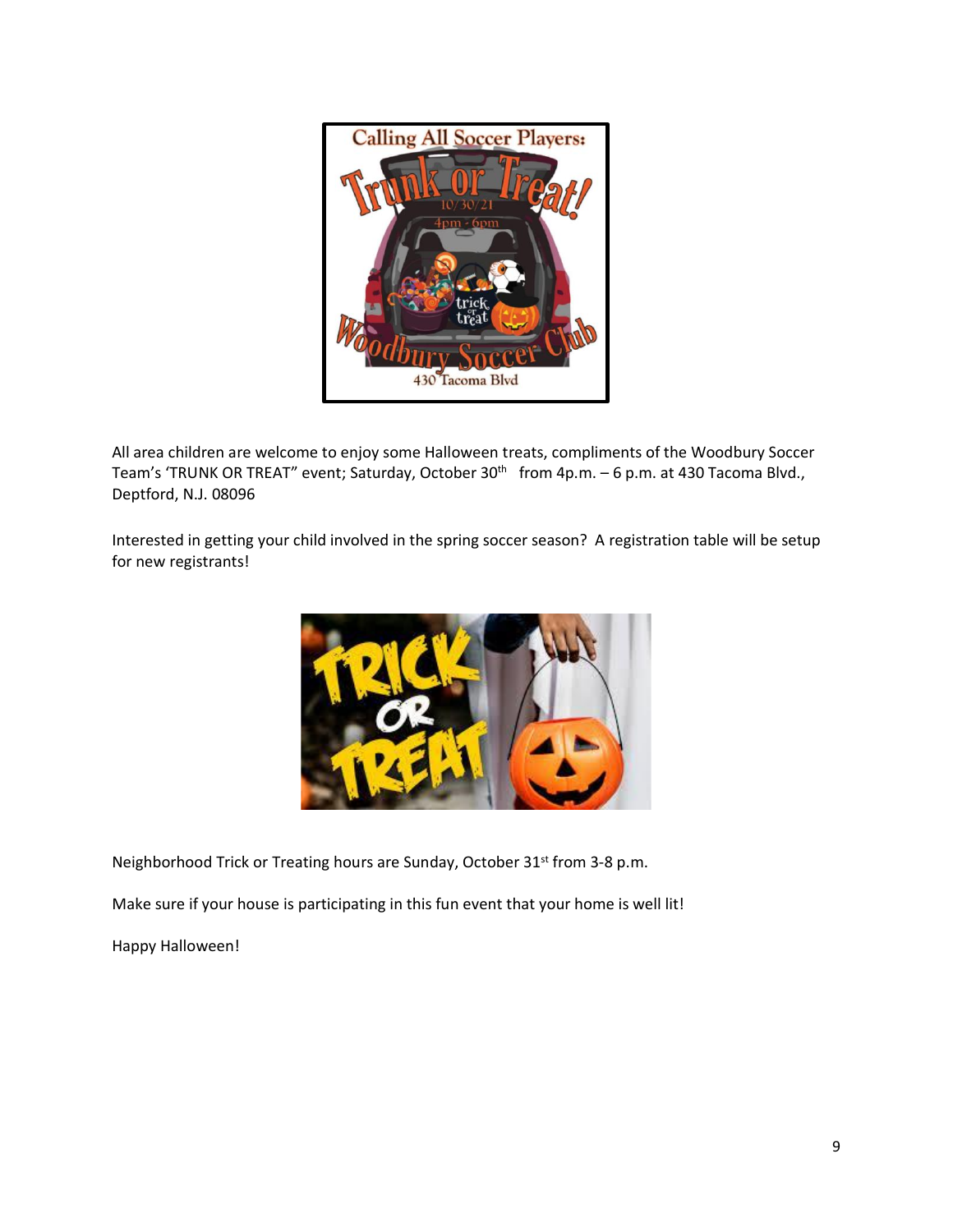#### HOLTSTON'S WORK WAS A "LABOR OF LOVE"

#### FOR THE CITY OF WOODBURY



Judge John S. Holston Jr. J.A.D., Ret. founded the Woodbury Old-City Restoration Committee with the goal of preserving Woodbury's architectural integrity in the early fall of 1977.

Our city, which is comprised of building styles that span several centuries (the Woodbury Friend's Meetinghouse was erected in 1715) had started to see some of its former structures fall into disrepair or abandonment, negatively affecting the values of the nearby homes.

Jack Holston was a member the last graduating class from the West End School's original four room schoolhouse. As a fourth-grade student, Jack remembers the May Day in 1950 when he and his classmates walked their schoolbooks to the "modern school" at 215 Queen Street. Interestingly, the school enrollment has expanded considerably since his elementary school days. The current West End School has approximately 400 students in grades Pre-K to  $5<sup>th</sup>$  and 75 staff members.

In 1958, Jack graduated from Woodbury High School and, in 1962, received his bachelor's degree from Dickinson College in Carlisle, PA. While there, he was a member of the R.O.T.C. and, after graduation, Holston spent two years in the Active Army as a 2<sup>nd</sup> Lt. and ended his military career as a 1<sup>st</sup> Lt. after fulfilling his time with the Army Reserves.

With his military service behind him, Jack Holston enrolled at Rutgers School of Law in Camden, NJ. Again, he found himself in a small school setting. Only forty students were in his law class who were instructed by four full time professors.

Following a judicial clerkship, Holston ventured into law practice for himself by displaying his "shingle" announcing his general law practice in his hometown of Woodbury. He would later form a partnership with his younger brother, Robert Holston. Many of his first clients were old classmates of his from Woodbury High School and they networked through a very robust civic association, the Woodbury Jaycees. In 1967, Holston was honored by the Jaycees with the NJ Distinguished Service Award.

With his law practice established and his life firmly rooted in Woodbury, Jack and a friend decided to join the Sketch Club, a local theater group. Ironically, it was housed at his old four room elementary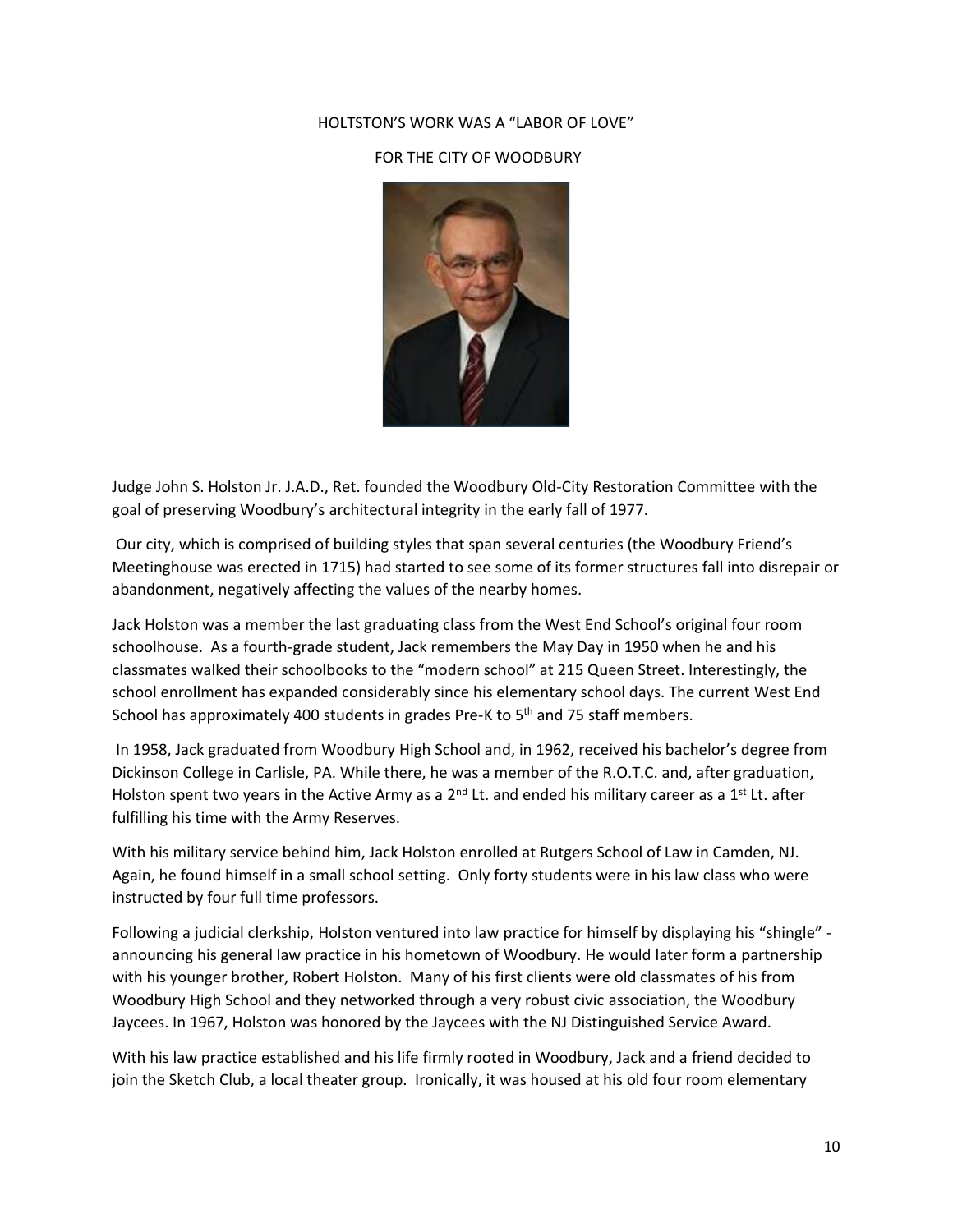school. The aspiring thespian met his future wife, Nancy, there when they both performed in the dramatic play, Stalag 17.

After the building's renovation, Holston's  $1<sup>st</sup>$  grade classroom is where the theater production's audience sat, the stage occupied what used to be his 2<sup>nd</sup> grade classroom, the second-floor 3<sup>rd</sup> grade was turned into a clubroom for intermission and the 4<sup>th</sup> grade classroom became the set design studio and dressing room.



The Sketch Club Players was located at 433 Glover Street, the former location of the West End Elementary School which was erected in 1889. The 99 seat theater's chairs were from the Rialto Theater, which closed in 1955.

Fifteen years after graduating from Dickinson College, in the fall of 1977, Jack Holston returned to Carlisle, PA and was astounded that the city had undergone an impressive revitalization project. Many of the buildings on the two business districts streets as well as some residential homes in Carlisle had largely been restored to the architectural style at the time they were constructed.

Inspired by the Carlisle project, Holston returned to Woodbury with the idea to assemble 12 other civic minded citizens that were interested in the preservation and restoration of historically significant buildings.

At the first meeting, when Jack pitched his plan of combining labor and grants to restore and renovate historic properties, one of the invitees exclaimed, '*That sounds like a lot of work!"*

That shorten version of that memorable phrase became the name of the newly formed historical association, WOODBURY OLD-CITY RESTORATION COMMITTEE, OR WORC.

Following Carlisle's example, the group decided to begin with the restoration of residential streets near the business district to blunt possible opposition from business owners who feared change. WORC began with the restoration of a dilapidated house on East Center Street, the home of an elderly women, and her home was nicely restored, some by contractors but mostly by the brick-and-mortar work of the original 13 members of WORC and their friends, relatives, and associates.

WORC sold restoration as a concept by informing the public that a lot of restoration is just painting, going to yard sales, and picking up things you are missing such as posts, lattice work, and shutters.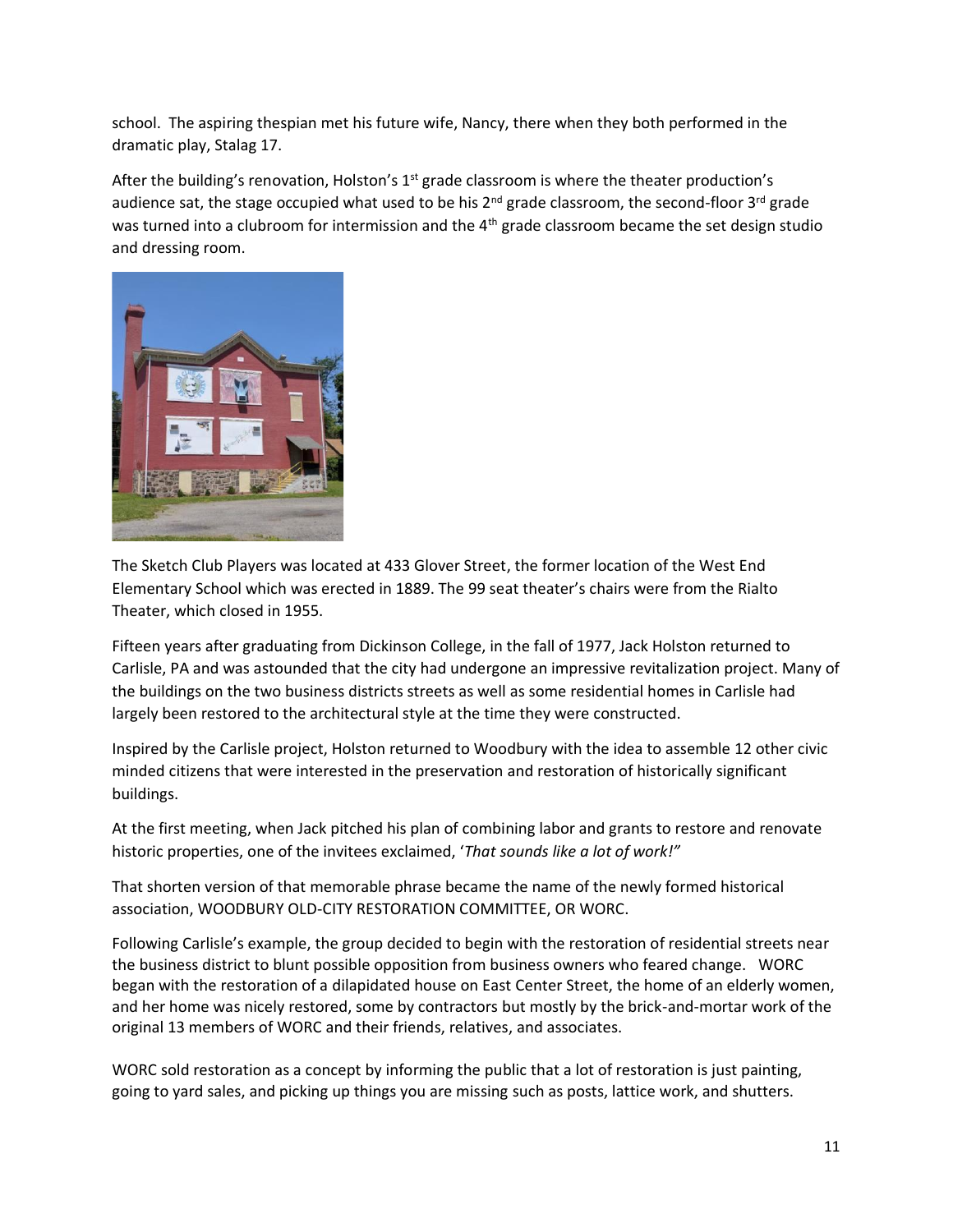Sometimes it means removing inappropriate things and bringing the property back to its original architectural style. It is often not expensive.

Through the efforts of WORC and the City a historic district was formed, small at first and then larger, WORC was able to enlist the help and inspiration of the University of Pennsylvania's Center for Environmental Design and Planning, which studied the district's buildings and often their historical uses and Penn's students drew a schematic of what a restored Woodbury would look like. That was the beginning. WORC and its projects have evolved over time.

WORC, currently and with an expanded committee of 20 trustees and officers continues their vision to preserve Woodbury's architectural history.

The restoration of the historic 1883 eastern brick styled Conrail railroad station has been a signature project of WORC for over twenty-five years.



A tour of many of Woodbury's historic buildings, today, will provide testament to Jack Holston's vision and his love for our city.

John S. Holston, Jr. is a retired New Jersey Superior Court Trial and Appellate Division Judge, of counsel to the firm, concentrates his practice in providing independent and responsive alternate dispute resolution services to include mediation, serving as a neutral or party arbitrator, complex case management and State of New Jersey appellate practice consultation to the bar and public. Judge Holston served for over twenty-three years as a Judge of the Superior Court. Although he served in each of the trail divisions of the Superior Court, 12 years were in the Civil Division.

Prior to his appointment to the Superior Court bench, Judge Holston was engaged in the general practice of law as a partner at Holston, Holston and MacDonald, P.A.

His past public positions include municipal prosecutor, borough solicitor, planning and zoning board solicitor and Judge of three municipal courts.